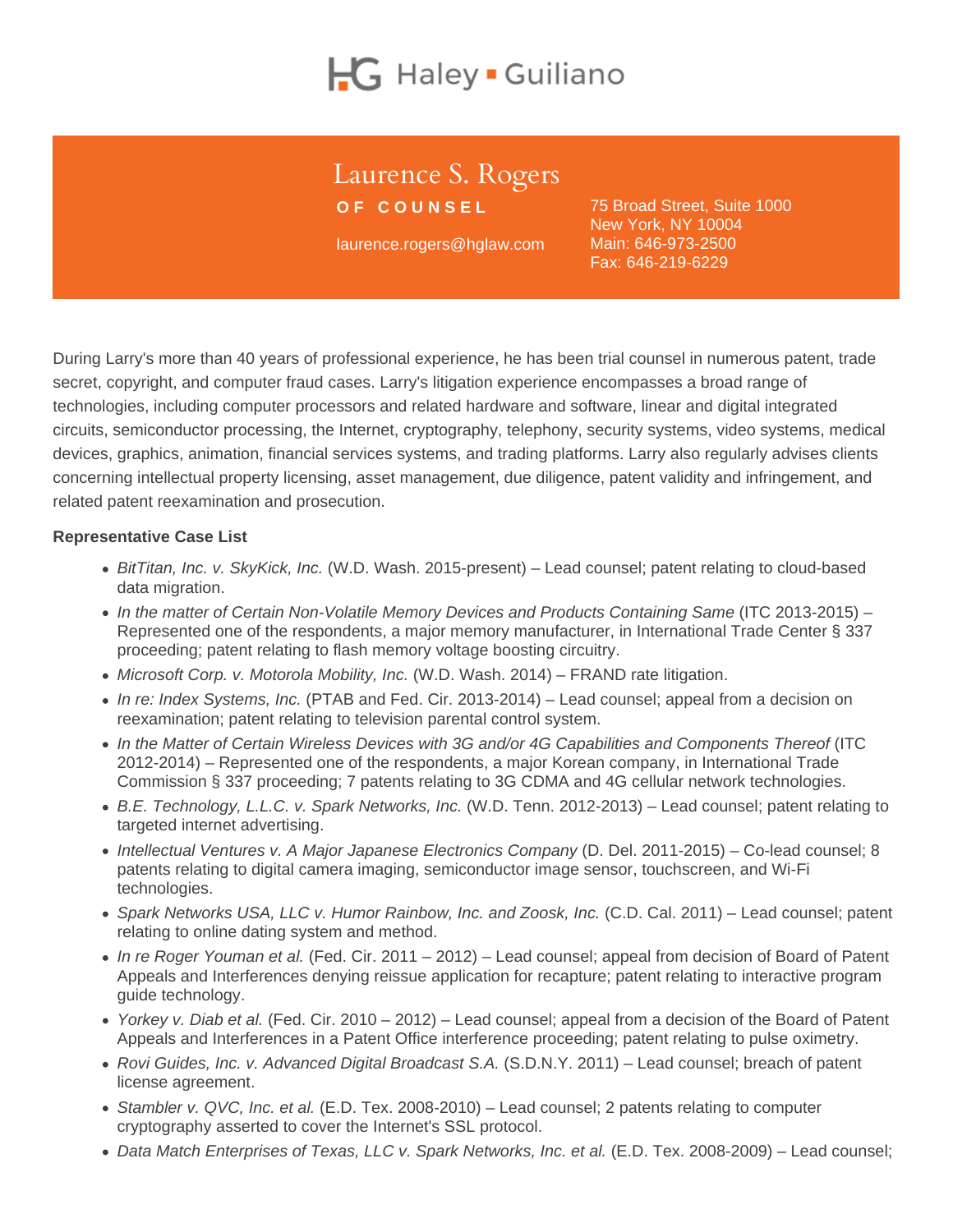patent relating to system and method for accessing a database.

- Certicom Corp. v. Sony Corp. (E.D. Tex. 2008-2009) 3 patents relating to elliptic curve cryptography.
- Akrion, Inc. v. Solid State Equipment, Inc. (E.D. Pa. 2007-2009) 6 patents relating to semiconductor processing.
- Spark Network Services, Inc. v. Spark Networks, Inc. et al. (N.D. III. 2007-2008) Lead counsel: patent relating to an automated system and method for identifying matches in a database.
- DealerTrack, Inc. v. RouteOne LLC et al. (C.D. Cal. 2007-present) Lead counsel; 3 patents relating to computerized credit application system.
- Transmeta Corporation v. Intel Corporation (D. Del. 2006-2007) 10 patents relating to computer processor architecture and circuitry.
- PhatRat Technology, Inc. v. Timex Corp. (D. Colo. 2006-2007) Lead counsel; 2 patents relating to GPSbased system for measuring performance data.
- Paragon Solutions, LLC v. Timex Corp. (S.D. Ohio 2006-2007) Lead counsel; patent relating to performance and physiological monitoring system.
- Datasci, LLC v. etrials Worldwide, Inc. (D. Md. 2006-2007) Lead counsel; patent relating to Internet-based clinical trial system and method.
- Analog Devices, Inc. v. Linear Technology Corporation (D. Del. 2006-2007) 12 patents relating to analog integrated circuitry.
- Kollmorgen Corp. v. United States and GR Dynamics, Inc. (Ct. Cl. 2005-2006) Patent relating to stabilized weapons system.
- Mag Instrument Inc. v. Timex Corporation (C.D. Cal. 2003-2004) Lead counsel; 4 patents relating to flashlights.
- PHT Corporation v. etrials Worldwide, Inc. (D. Del. 2004-2006) Patent relating to portable medical data input device.
- DealerTrack, Inc. v. RouteOne LLC (E.D.N.Y. 2004-2007) 2 patents relating to computerized credit application system, alleged violation of Digital Millennium Copyright Act, copyright infringement.
- Pitney Bowes, Inc. v. Stamps.com, Inc. (D. Del. 2003-2004) Multiple patents relating to computerized postage machines and encryption technology.
- Stamps.com, Inc. v. Pitney Bowes, Inc. (D. Del. 2003-2004) Multiple patents relating to computerized postage machines.
- Analog Devices, Inc. v. Linear Technology Corporation (D. Mass. 2001-2007) Patent relating to digital-toanalog conversion circuitry.
- WeddingChannel.com, Inc. v. The Knot, Inc. (S.D.N.Y. 2003-2006) Lead counsel; patent relating to Internet gift registry aggregation system; counts relating to computer fraud and abuse, breach of contract, false advertising and trademark infringement.
- VIA Technologies, Inc. and Centaur Technology, Inc. v. Intel Corporation (W.D. Tex. 2001-2003) Multiple patents relating to microprocessor circuitry.
- Toy v. Datek Online Holdings Corp., et al. (D.N.J. 2001-2002) Lead counsel; patent relating to computerized financial information distribution and alert notification system.
- Texas Instruments v. Linear Technology Corporation (E.D. Tex. 2001-2002) Multiple patents relating to linear integrated circuitry.
- Texas Instruments v. Linear Technology Corporation (E.D. Tex. 2001-2002) Multiple patents relating to computerized assembly line.
- TDK Semiconductor Corporation v. Silicon Laboratories Inc. (C.D. Cal. 2001-2003) Lead counsel; patent relating to capacitive isolation barriers for telephone system digital access arrangement circuitry.
- eSpeed Inc. et al. v. The New York Mercantile Exchange (S.D.N.Y. 2001-2003) Lead counsel; patent relating to automated commodities futures trading system.
- eSpeed Inc. et al. v. The Chicago Board of Trade and The Chicago Mercantile Exchange (N.D. Tex. 2001-2002) – Co-lead counsel; patent relating to automated commodities futures trading system.
- Silicon Laboratories Inc. v. Analog Devices and 3Com Corporation (W.D. Tex., Austin Div. 2000) Lead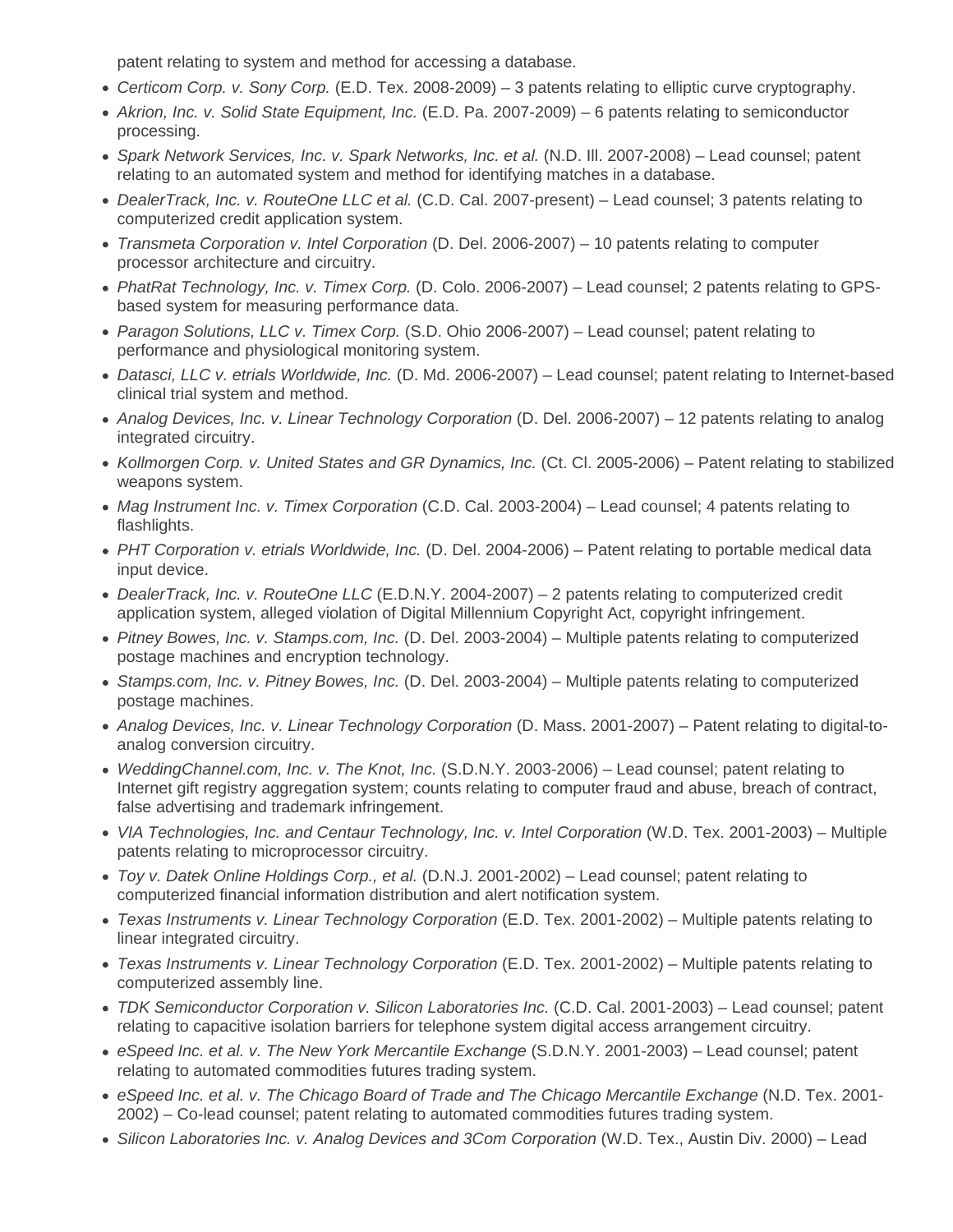counsel; patent and trade secrets case relating to modems and digital access arrangement circuitry.

- Electronic Trading Systems, Inc. v. Cantor Fitzgerald, LLP, The Board of Trade of the City of Chicago, The Chicago Mercantile Exchange, and The New York Mercantile Exchange (N.D. Tex. 1999-2000) – Co-lead counsel; patent relating to automated commodities futures trading system.
- Cantor Fitzgerald LLP v. Liberty Brokerage, Inc. (D. Del. 2000) Lead counsel; patent relating to automated auction trading system.
- Motorola v. Intel (Judicial Court, Travis County, Tex., 1999) Represented Motorola; co-lead counsel; inevitable disclosure trade secrets action relating to microprocessor technology.
- Interactive Technologies, Inc. v. Pittway Inc. and Ademco Distribution Company, Inc. (D. Minn. 1998) Lead counsel; patent relating to wireless security system.
- United Video Satellite Group, Inc. and Prevue Networks, Inc.(now TV Guide) v. StarSight Telecast, Inc. (N.D. Okla. 1996-1998) – Patent relating to interactive television program guide.
- College Savings Bank v. Florida Prepaid Postsecondary Education Expense Board (D.N.J. 1996-1999) 2 patents relating to financial services system and method for defeasing the cost of college education.
- Cyrix Corporation v. Intel Corporation (E.D. Tex. 1994) Patent relating to microprocessor technology.
- Cyrix Corporation v. Intel Corporation (E.D. Tex. 1993) Patent relating to microprocessor virtual memory system, and licensing/patent exhaustion issues.
- Cyrix Corporation v. Intel Corporation (E.D. Tex., 1992) Patent relating to math coprocessor, and licensing/patent exhaustion issues.
- National Semiconductor Corp. v. Linear Technology Corp. (N.D. Cal. 1989) 11 patents relating to linear integrated circuits.
- Lewmar Marine, Inc. v. Barient, Inc. (D. R.I. 1988) Patent relating to automatic sailboat winches.
- In re Certain X-Ray Image Intensifier Tubes (U.S. Intl. Trade Comm'n, 1984) 2 patents relating to x-ray image intensifier tubes.
- Rixon, Inc. v. Racal-Milgo, Inc. (D. Del. 1981) 5 patents relating to modems.

#### Related Practice Areas

- [Patents](https://www.hglaw.com/practice-areas/patents/)
- [Patent Preparation and Prosecution](https://www.hglaw.com/practice-areas/patents/patent-preparation-prosecution/)
- [Strategic Counseling](https://www.hglaw.com/practice-areas/strategic-counseling/)
- [Due Diligence](https://www.hglaw.com/practice-areas/strategic-counseling/due-diligence/)
- [Opinions](https://www.hglaw.com/practice-areas/strategic-counseling/opinions/)
- [Transactions](https://www.hglaw.com/practice-areas/strategic-counseling/transactions/)
- [Contested Proceedings](https://www.hglaw.com/practice-areas/contested-proceedings/)
- [Litigation and Litigation Support](https://www.hglaw.com/practice-areas/contested-proceedings/litigation-support/)
- [Copyrights](https://www.hglaw.com/practice-areas/copyrights/)
- [Trade Secrets](https://www.hglaw.com/practice-areas/trade-secrets/)

#### Related Industries

- [Computer Technology and Software](https://www.hglaw.com/industries/computer-technology-software/)
- [Telecommunication](https://www.hglaw.com/industries/telecommunications/)
- [Electronic Hardware](https://www.hglaw.com/industries/electronic-hardware/)
- [Semiconductor Devices and Materials](https://www.hglaw.com/industries/semiconductors-devices-materials/)
- [Medical Devices](https://www.hglaw.com/industries/medical-devices/)

## Bar Admissions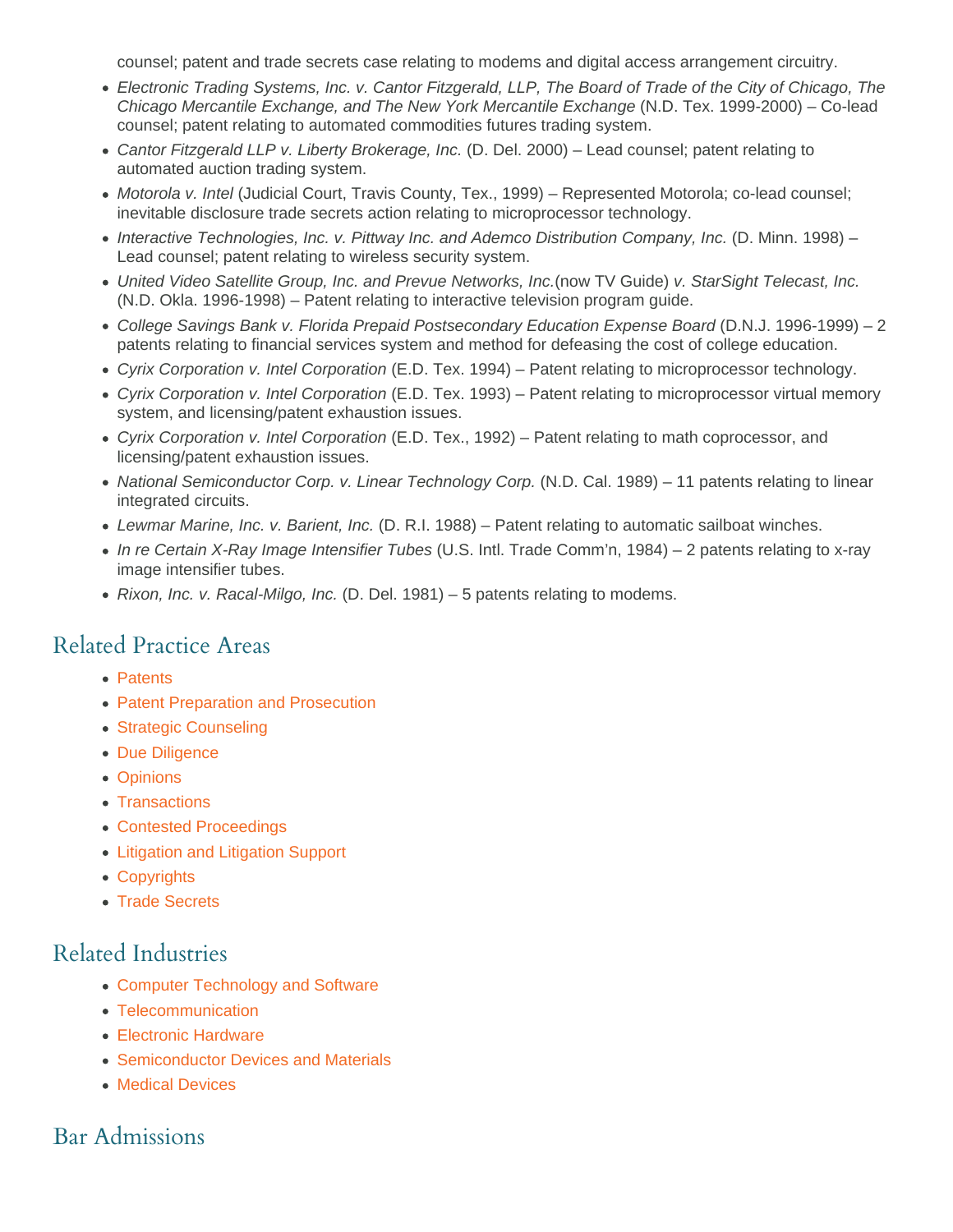- New York
- United States Patent and Trademark Office

#### Publications

- "Mayo Overlap Between Sections 101 and 102/103 Not New," Law360 (July 2012)
- "Reevaluate Reissues after the Federal Circuit's Youman Ruling," Managing IP (June 2012)
- "Software Patents," Technology Law Section, State Bar of Georgia (1996)
- "Software Patents," U.S.C. Computer Law Institute (1990)
- "Understanding Software Patents," Association of the Bar of the City of New York (1990)

# Professional Activies

- Speaker, Ropes & Gray Semiconductor Roundtable, "Patent Reform Update" (May 2015)
- Speaker, "Patent Reform 2015: Here We Go Again," Cornell Law School Intellectual Property and Technology Association (March 17, 2015)
- Speaker, Ropes & Gray IPMC Financial Services Roundtable, "Software Patentability: The Concept of 'Inventive Concept'," (April 7, 2014)
- Speaker, "Computer-Implemented Financial Inventions Emerging Court Interpretations," 8th Annual Patents for Financial Services Summit, NYC (July 27-28, 2011)
- Speaker, "The Year In Review: Some Recent Patent Decisions Of Interest To The Financial Services Community," IIR's 2nd Annual Summit On Rights Protection For Financial Services (April 25-26, 2006)
- Speaker, "Strategies for Defending Against Assertions Of Willful Infringement," 2nd Annual IP Law & Business Winter Briefing (November 29, 2005)
- Speaker, "Inequitable Conduct And Antitrust Opinions: Their Role In Patent Litigation," Northwind Professional Institute (April 1, 2004)
- Speaker, "Non-Monetary Relief In Trade Secrets Cases," American Conference Institute, Advanced Strategies for Protecting and Litigating Trade Secrets in the New Economy (June 2001)
- Speaker, "Intellectual Property For Corporate Executives," and "Intellectual Property Risk Management," American Management Conference (2001)

# Memberships

- Association of the Bar of the City of New York
- Federal Circuit Bar Association
- New York Intellectual Property Law Association (Member, Patent Law & Practice Committee)
- Intellectual Property Owners Association (Member, Litigation Committee)

## Honors & Awards

- Best Lawyers in America (2010-present)
- New York Super Lawyers (2006-present)
- Managing IP "IP Star" (2013-present)

## Education

- J.D., 1975, New York University School of Law
- B.S., Electrical Engineering, 1972, Cornell University with Distinction